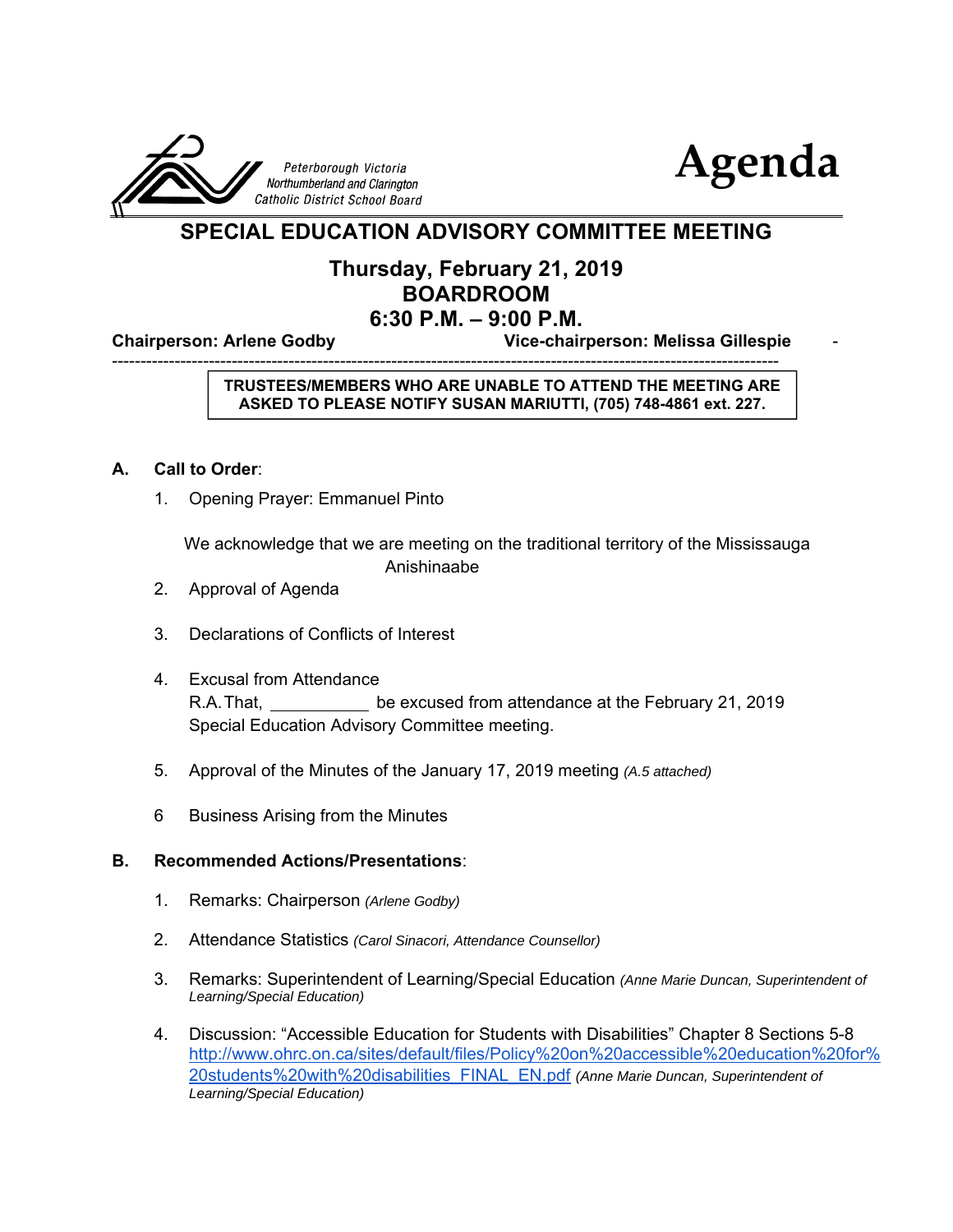5. Report from SEAC members

## **Shawna Belcourt**

Community Living Trent Highlands

- Peterborough Family Support March Break Activities *(flyer attached)*
- Employment Ontario –Summer Employment 2019 *(flyer attached)*
- Special Needs Aquatic Program (SNAP) *(flyer attached)*

### **Kelly Smigielski**

Grandview Children Centre

- March 4, 2019, 6:30 8:30 pm, "The Anxiety ToolBox: Introduction to Anxiety and Emotional Regulation"
- March 5, 2019 6 7:30 pm, "Communication Success A Beginners Guide" (ages 3-7)
- March 7, 2019, 6:30 8:30 pm, "Motivation 101"
- March 18, 2019,  $6 7:30$  pm, "I Can Do It", how to lessons on teaching children with ASD daily living skills
- March 20, 2019,  $6 7:30$  pm, "ABA Science 101"
- March 21, 2019, 6 7:30 pm, "Making Sense of Sensory Processing & Self-Regulation"
- March 21, 2019, 6:30 8:30 pm "More than Friends Sexuality, Intimacy & ASD

#### **C. Information Items**:

- 1. Correspondence from Peel DSB to Minister of Education regarding reduction of special education funding. *(C.1 attached)*
- 2. Correspondence from Durham DSB to Minister of Education regarding reduction of special education funding. *(C.2 attached)*
- **D. Old Business**:
- **E. New Business**:

#### **F. Next Meeting**:

1. **Next Meeting**:

 Thursday, March 21, 2019 Catholic Education Centre  $6:30 - 9:00$  p.m.

- 2. Agenda Items: Applied Behaviour Analyst (ABA)
- 3. Selection of Member for Opening/Closing Prayer:

| <b>Future Meetings</b>   |                                        |
|--------------------------|----------------------------------------|
| Thursday, April 25, 2019 | <b>Special Education Support Staff</b> |
| Thursday, May 30, 2019   | Speech Language Pathology              |
| Thursday, June 20, 2019  | Psychology                             |